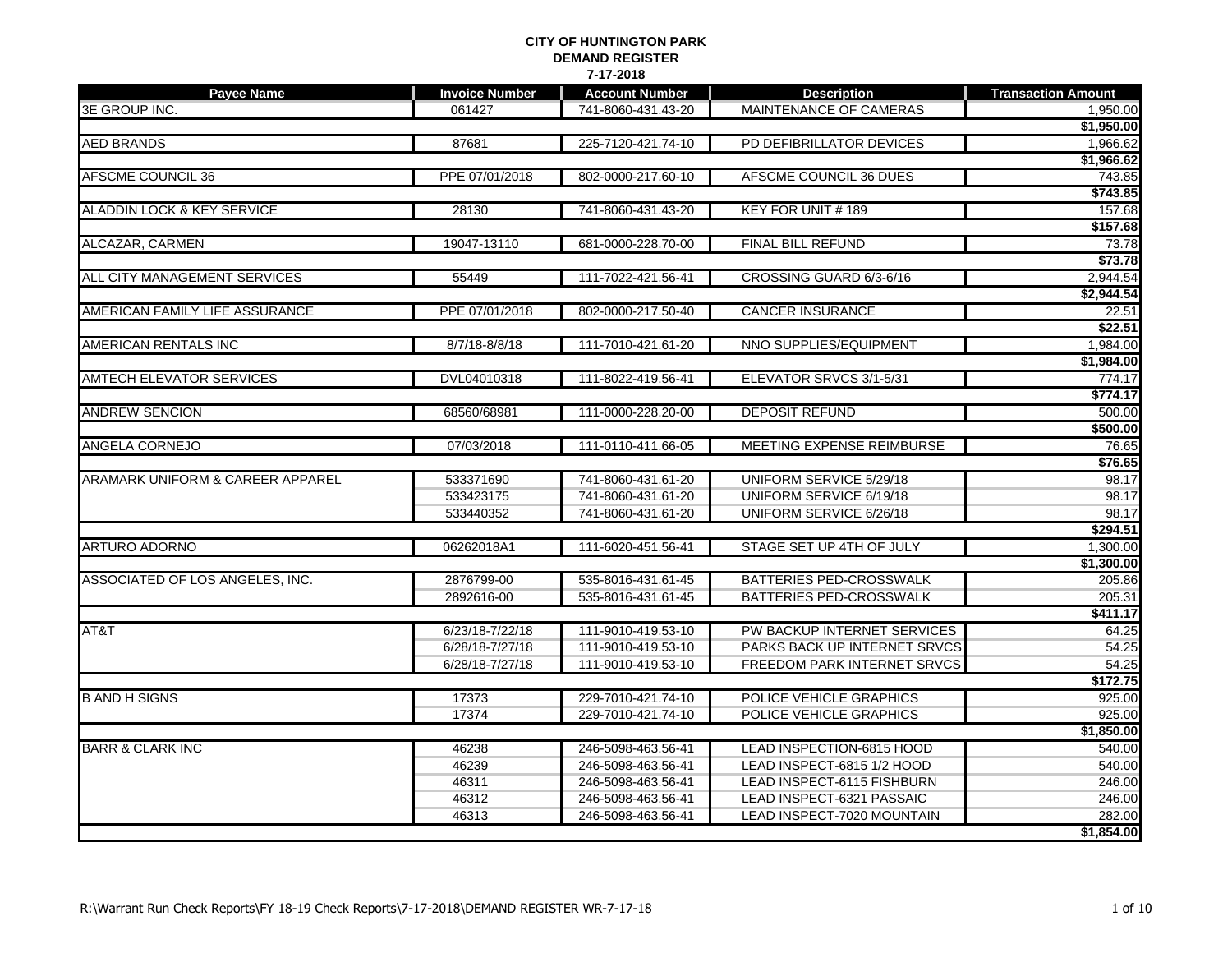| Payee Name                                | <b>Invoice Number</b> | <b>Account Number</b> | <b>Description</b>                | <b>Transaction Amount</b> |
|-------------------------------------------|-----------------------|-----------------------|-----------------------------------|---------------------------|
| <b>BATTERY SYSTEMS INC</b>                | 4430708               | 741-8060-431.43-20    | PW VEHICLE BATTERIES              | 470.00                    |
|                                           | 4465670               | 741-8060-431.43-20    | PW VEHICLE BATTERIES              | 282.00                    |
|                                           |                       |                       |                                   | \$752.00                  |
| <b>BLACK AND WHITE EMERGENCY VEHICLES</b> | 2544                  | 229-7010-421.74-10    | <b>EQUIPMENT FOR PD VEHICLE</b>   | 17,672.21                 |
|                                           | 2577                  | 229-7010-421.74-10    | <b>EQUIPMENT FOR PD VEHICLE</b>   | 17,941.18                 |
|                                           |                       |                       |                                   | \$35,613.39               |
| <b>BOB BARKER COMPANY INC.</b>            | WEB000546731          | 121-7040-421.56-14    | <b>JAIL &amp; INMATE SUPPLIES</b> | 1,323.18                  |
|                                           | WEB000546810          | 121-7040-421.56-14    | <b>JAIL &amp; INMATE SUPPLIES</b> | 85.29                     |
|                                           |                       |                       |                                   | \$1,408.47                |
| <b>BRECKINRIDGE PROPERTY FUND</b>         | 22759-1374            | 681-0000-228.70-00    | <b>DEPOSIT REFUND</b>             | 100.00                    |
|                                           |                       |                       |                                   | \$100.00                  |
| CALIF PUBLIC EMPLOYEES RETIREMENT         | PPE 06/03/2018        | 802-0000-217.30-10    | <b>RETIREMENT BENEFIT</b>         | 34.696.15                 |
|                                           | PPE 06/03/2018        | 802-0000-218.10-10    | RETIREMENT BENEFIT                | 57,904.64                 |
|                                           |                       |                       |                                   | \$92,600.79               |
| CALIFORNIA CONTRACT CITIES ASSN.          | 2380                  | 111-0240-466.59-15    | ANNUAL MEMBERSHIP DUES            | 4,069.00                  |
|                                           |                       |                       |                                   | \$4,069.00                |
| CALIFORNIA MARKETING INC                  | 35489                 | 111-0210-413.56-41    | PREPARATION NEWSLETTER 4/17       | 110.77                    |
|                                           |                       |                       |                                   | \$110.77                  |
| <b>CALPERS</b>                            | 1800                  | 217-0230-413.28-00    | MEDICAL BENEFITS-JULY 2018        | 169,112.83                |
|                                           | 1800                  | 217-0230-413.56-41    | MEDICAL BENEFITS-JULY 2018        | 579.06                    |
|                                           | 1800                  | 746-0213-413.56-41    | MEDICAL BENEFITS-JULY 2018        | 535.45                    |
|                                           | 1800                  | 802-0000-217.50-10    | MEDICAL BENEFITS-JULY 2018        | 162,256.59                |
|                                           |                       |                       |                                   | \$332,483.93              |
| CAMARENA, DANIEL                          | 22711-3012            | 681-0000-228.70-00    | FINAL BILL REFUND                 | 64.57                     |
| <b>CARD INTEGRATORS</b>                   | 0098055-IN            | 111-7010-421.61-20    | DEPT PHOTO ID EQUIPMENT           | \$64.57<br>79.18          |
|                                           |                       |                       |                                   | \$79.18                   |
| CARRILLO, GRASIELA                        | 19219-10064           | 681-0000-228.70-00    | FINAL BILL REFUND                 | 42.34                     |
|                                           |                       |                       |                                   | \$42.34                   |
| CESAR R. CHEMICALS INC.                   | 6274                  | 111-8023-451.43-10    | P&R KITCHEN MAINTENANCE           | 812.64                    |
|                                           |                       |                       |                                   | \$812.64                  |
| <b>CHARTER COMMUNICATIONS</b>             | 6/30/18-7/29/18       | 111-7010-421.53-10    | PD INTERNET SERVICES              | 514.85                    |
|                                           | 7/7/18-8/6/18         | 111-7010-421.53-10    | PD BUSINESS/FIBER INTERNET        | 1,250.00                  |
|                                           | 7/1/18-7/31/18        | 111-9010-419.53-10    | CITY HALL INTERNET SERVICES       | 22.28                     |
|                                           | 7/2/18-8/1/18         | 111-9010-419.53-10    | CITY HALL INTERNET SERVICES       | 2,614.45                  |
|                                           | 7/1/18-7/30/18        | 121-7040-421.56-14    | PD TV SERVICES                    | 228.61                    |
|                                           |                       |                       |                                   | \$4,630.19                |
| <b>CITY OF HUNTINGTON PARK FLEXIBLE</b>   | PPE 07/01/2018        | 802-0000-217.30-30    | MEDICAL REIMBURSEMENT             | 732.22                    |
|                                           |                       |                       |                                   | \$732.22                  |
| <b>CITY OF HUNTINGTON PARK GEA</b>        | PPE 07/01/2018        | 802-0000-217.60-10    | <b>GEA DUES</b>                   | 129.40                    |
|                                           |                       |                       |                                   | \$129.40                  |
| CLINICAL LAB OF SAN BERNARDINO, INC       | 963058                | 681-8030-461.56-41    | <b>WATER TESTING MAY 2018</b>     | 439.75                    |
|                                           |                       |                       |                                   | \$439.75                  |
| <b>COLONIAL SUPPLEMENTAL INSURANCE</b>    | PPE 07/01/2018        | 802-0000-217.50-40    | SUPPLEMENTAL INSURANCE            | 1,069.25                  |
|                                           |                       |                       |                                   | \$1,069.25                |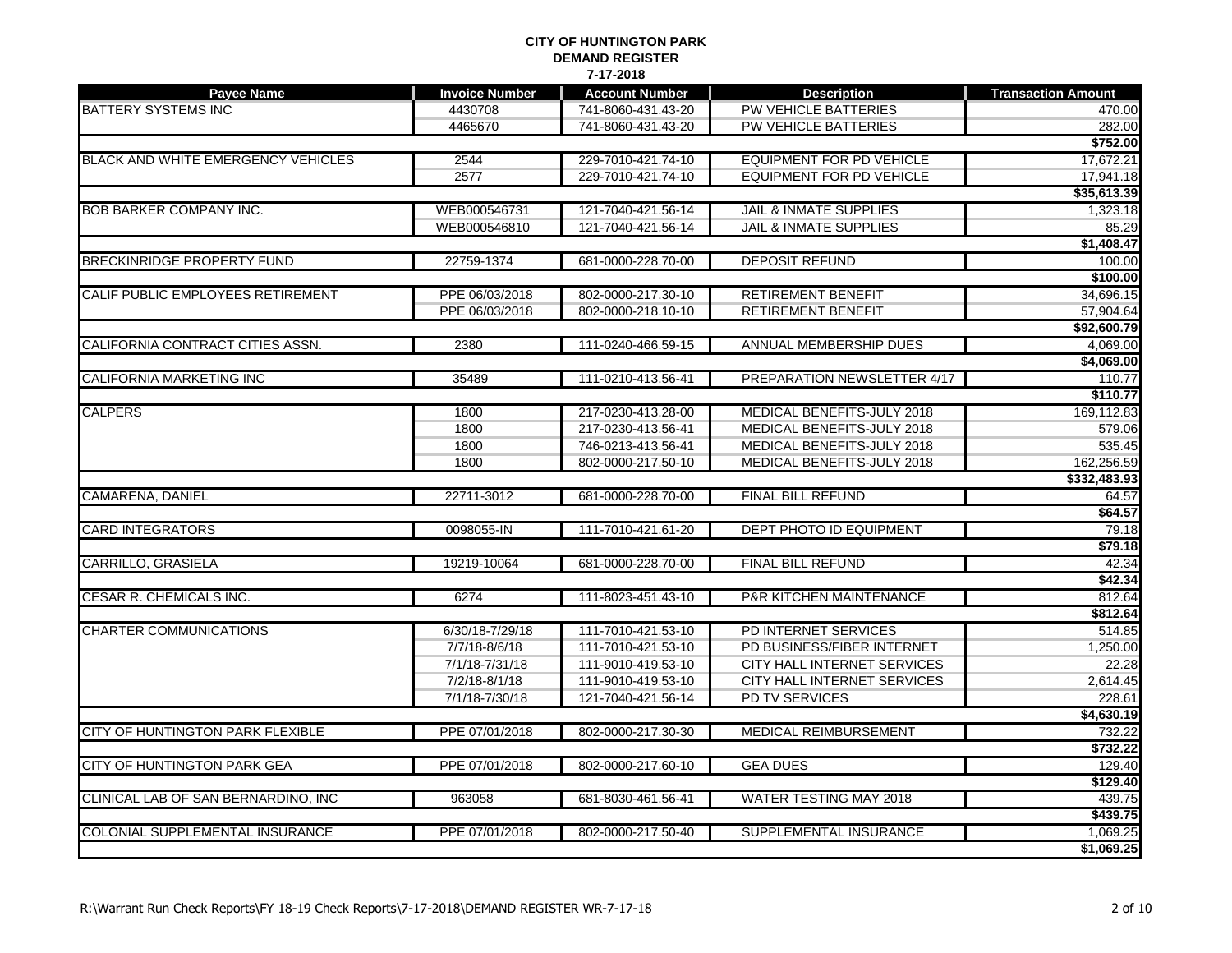| Payee Name                          | <b>Invoice Number</b> | <b>Account Number</b>                    | <b>Description</b>                                                   | <b>Transaction Amount</b> |
|-------------------------------------|-----------------------|------------------------------------------|----------------------------------------------------------------------|---------------------------|
| COMMERCIAL TIRE COMPANY             | 1-145585              | 741-8060-431.43-20                       | TIRE PURCHASE UNIT 203                                               | 574.05                    |
|                                     |                       |                                          |                                                                      | \$574.05                  |
| CONTRERAS GARDEN SUPPLY             | 05/23/2018            | 741-8060-431.43-20                       | BLOWER REPAIR UNIT # 04                                              | 147.00                    |
|                                     |                       |                                          |                                                                      | \$147.00                  |
| COUNTY OF L.A. DEPT OF PUBLIC WORKS | IN180000988           | 221-8014-429.56-41                       | TS ACCIDENT ALAMEDA/FLORE                                            | 1,957.32                  |
|                                     | REPW18061107363       | 221-8014-429.56-41                       | TS MAINTENANCE MAY 2018                                              | 580.40                    |
|                                     |                       |                                          |                                                                      | \$2,537.72                |
| <b>CWE</b>                          | 18173                 | 111-8030-461.56-42                       | STORMWATER INSPECTIONS                                               | 9,520.00                  |
| <b>DATA TICKET INC.</b>             |                       |                                          |                                                                      | \$9,520.00                |
|                                     | 90317<br>90317        | 111-3010-415.44-00<br>111-3010-415.56-15 | <b>CITATION PROCESSING MAY18</b><br><b>CITATION PROCESSING MAY18</b> | 1,213.50                  |
|                                     | 89647                 | 111-3010-415.56-41                       | BL PROCESSING MAY 2018                                               | 8,606.94<br>47.50         |
|                                     | 90317                 | 111-3010-415.56-41                       | <b>CITATION PROCESSING MAY18</b>                                     | 2,384.40                  |
|                                     | 89577                 | 111-7065-441.56-41                       | ANIMAL CNTRL CITATIONS                                               | 242.05                    |
|                                     | 90317                 | 111-9010-419.53-10                       | <b>CITATION PROCESSING MAY18</b>                                     | 597.95                    |
|                                     |                       |                                          |                                                                      | \$13,092.34               |
| DE LAGE LANDEN                      | 59600389              | 111-9010-419.44-10                       | <b>CLERK COPIERS 7/1/18-7/31/18</b>                                  | 2,080.95                  |
|                                     |                       |                                          |                                                                      | \$2,080.95                |
| DEPARTMENT OF ANIMAL CARE & CONTROL | 6/15/2018             | 111-7065-441.56-41                       | ANIMAL CARE CNTRL MAY2018                                            | 10,015.66                 |
|                                     |                       |                                          |                                                                      | \$10,015.66               |
| DOOLEY ENTERPRISES, INC.            | 55445                 | 229-7010-421.74-10                       | PD DEPT AMMUNITION                                                   | 3,151.69                  |
|                                     | 55463                 | 229-7010-421.74-10                       | PD DEPT AMMUNITION                                                   | 3,275.60                  |
|                                     |                       |                                          |                                                                      | \$6,427.29                |
| DUNN EDWARDS CORPORATION            | 2009248331            | 111-8020-431.43-10                       | PW PURCHASE OF PAINT                                                 | 472.17                    |
|                                     | 2009246863            | 111-8022-419.43-10                       | PURCHASE OF PAINT                                                    | 331.15                    |
|                                     | 2009247209            | 111-8022-419.43-10                       | PURCHASE OF PAINT                                                    | 524.50                    |
|                                     |                       |                                          |                                                                      | \$1,327.82                |
| <b>EDMUNDO MARTINEZ</b>             | 64409/68982           | 111-0000-228.20-00                       | <b>DEPOSIT REFUND</b>                                                | 500.00                    |
|                                     |                       |                                          |                                                                      | \$500.00                  |
| EMBLEM ENTERPRISES INC.             | 723029                | 229-7010-421.74-10                       | PD SERT FLAGS                                                        | 387.78<br>\$387.78        |
| <b>ESTEFANIA ZAMORA</b>             | 6/28/2018             | 746-0218-413.35-10                       | <b>TUITION REIMBURSEMENT</b>                                         | 151.43                    |
|                                     |                       |                                          |                                                                      | \$151.43                  |
| <b>EXPERT ROOTER</b>                | 95667                 | 111-8020-431.43-10                       | <b>RESTROOM REPAIR</b>                                               | 380.90                    |
|                                     |                       |                                          |                                                                      | \$380.90                  |
| F&A FEDERAL CREDIT UNION            | PPE 07/01/2018        | 802-0000-217.60-40                       | <b>F&amp;A CREDIT UNION DEDUCTIO</b>                                 | 11,370.50                 |
|                                     |                       |                                          |                                                                      | \$11,370.50               |
| <b>FEDEX</b>                        | 6-222-23949           | 111-5010-419.61-20                       | COMMU DEV SHIPPING CHARGES                                           | 43.74                     |
|                                     |                       |                                          |                                                                      | \$43.74                   |
| FIGUEROA, DAISY                     | 22285-25264           | 681-0000-228.70-00                       | <b>FINAL BILL REFUND</b>                                             | 216.10                    |
|                                     |                       |                                          |                                                                      | \$216.10                  |
| <b>GARDA CL WEST, INC.</b>          | 10401951              | 111-9010-419.33-10                       | ARMORED TRANSPORT JUNE18                                             | 686.31                    |
|                                     | 10407996              | 111-9010-419.33-10                       | ARMORED TRANSPORT JULY 18                                            | 686.31                    |
|                                     | 20251652              | 111-9010-419.33-10                       | ARMORED TRANSPORT AUGUST17                                           | 181.74                    |
|                                     |                       |                                          |                                                                      | \$1,554.36                |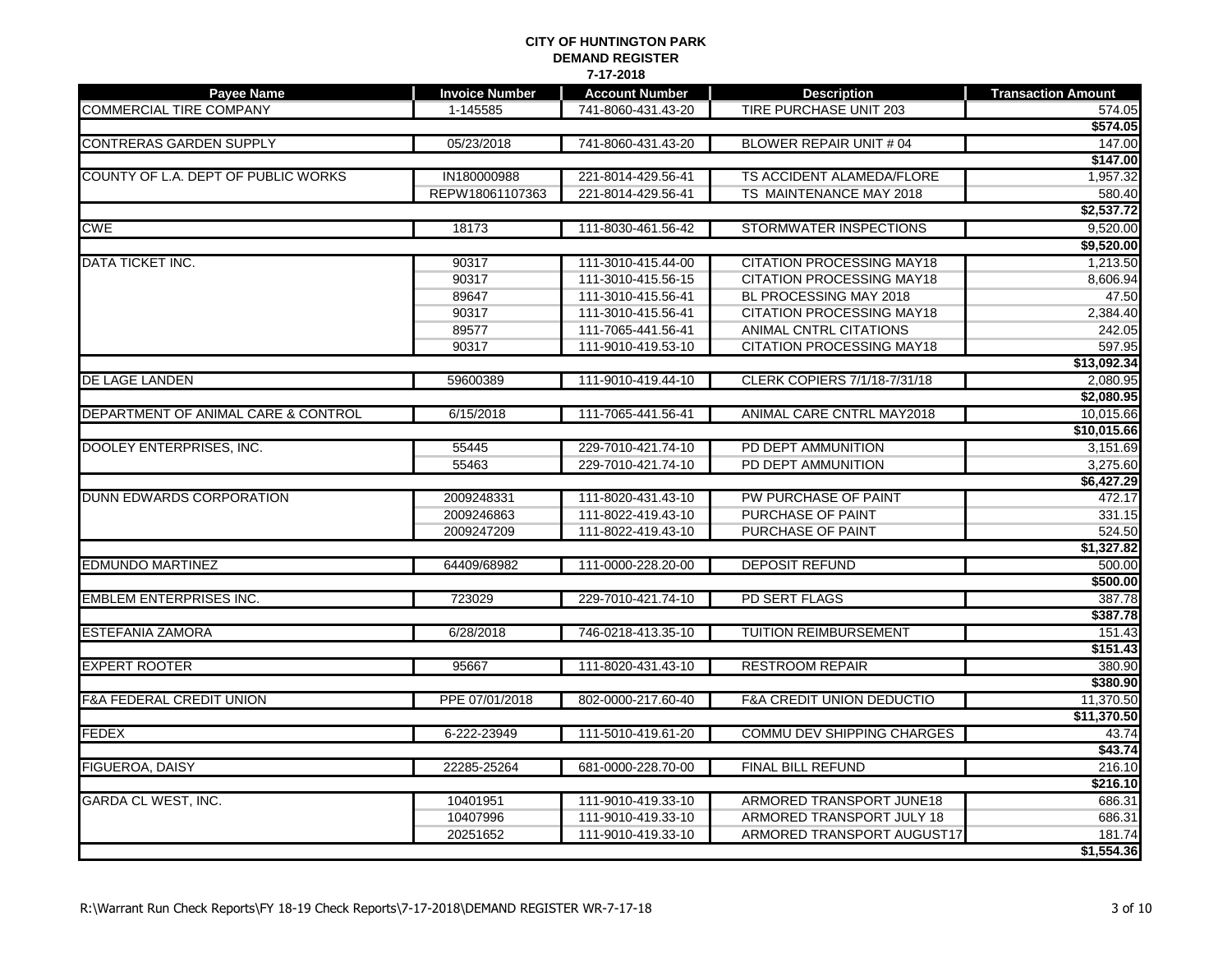| Payee Name                                | <b>Invoice Number</b> | <b>Account Number</b> | <b>Description</b>                    | <b>Transaction Amount</b> |
|-------------------------------------------|-----------------------|-----------------------|---------------------------------------|---------------------------|
| <b>GLOBALSTAR USA</b>                     | 100000009428549       | 111-7010-421.53-10    | PD PHONE SERVICE CHARGE               | 82.80                     |
|                                           |                       |                       |                                       | \$82.80                   |
| <b>GRAINGER</b>                           | 9823487096            | 111-4010-431.61-20    | ONE TABLET HOLSTERS-ENGINEE           | 48.74                     |
|                                           | 9780763463            | 741-8060-431.43-20    | MOTOR ELECTRONIC SHOP                 | 233.23                    |
|                                           | 9781493516            | 741-8060-431.43-20    | PW SUPPLIES MECHANIC SHOP             | 70.27                     |
|                                           | 9785032559            | 741-8060-431.43-20    | MAGNETIC SWEEPER FORKLIFT             | 272.48                    |
|                                           | 9785560591            | 741-8060-431.43-20    | PW CORDLESS DRILL                     | 148.31                    |
|                                           | 9809252910            | 741-8060-431.43-20    | PW SUPPLIES MECHANIC SHOP             | 44.98                     |
|                                           | 9810631631            | 741-8060-431.43-20    | BATTERY PACK STREAM LIGHT             | 90.27                     |
|                                           | 9812158484            | 741-8060-431.43-20    | PW PURCHASE SILICONE                  | 32.92                     |
|                                           |                       |                       |                                       | \$941.20                  |
| HASA, INC.                                | 604344                | 681-8030-461.41-00    | HYPOCHLORITE PURCHASE                 | 187.64                    |
|                                           | 604345                | 681-8030-461.41-00    | HYPOCHLORITE PURCHASE                 | 190.99                    |
|                                           | 604346                | 681-8030-461.41-00    | HYPOCHLORITE PURCHASE                 | 196.02                    |
|                                           | 604347                | 681-8030-461.41-00    | <b>HYPOCHLORITE PURCHASE</b>          | 194.34                    |
|                                           | 605345                | 681-8030-461.41-00    | <b>HYPOCHLORITE PURCHASE</b>          | 182.61                    |
|                                           | 605346                | 681-8030-461.41-00    | <b>HYPOCHLORITE PURCHASE</b>          | 129.00                    |
|                                           | 605347                | 681-8030-461.41-00    | <b>HYPOCHLORITE PURCHASE</b>          | 194.34                    |
|                                           | 605348                | 681-8030-461.41-00    | HYPOCHLORITE PURCHASE                 | 202.72                    |
|                                           |                       |                       |                                       | \$1,477.66                |
| HUNTINGTON PARK POLICE MGMT ASSN.         | PPE 07/01/2018        | 802-0000-217.60-10    | <b>PMA DUES</b>                       | 150.00                    |
|                                           |                       |                       |                                       | \$150.00                  |
| HUNTINGTON PARK POLICE OFFICER ASSN       | PPE 07/01/2018        | 802-0000-217.60-10    | POA DUES                              | 5,967.18                  |
|                                           |                       |                       |                                       | \$5,967.18                |
| <b>INDEPENDENT CITIES RISK MANAGEMENT</b> | 3109                  | 745-9030-413.26-00    | WORKERS COMP PROG 18/19               | 284,164.00                |
|                                           | 3109                  | 745-9031-413.52-10    | CRIME PROGRAM 18/19                   | 1,558.00                  |
|                                           | 3109                  | 745-9031-413.52-10    | CYBER PROGRAM 18/19                   | 2,565.00                  |
|                                           | 3109                  | 745-9031-413.52-10    | EARTHQUAKE/FLOOD PROG 18/19           | 173,291.00                |
|                                           | 3109                  | 745-9031-413.52-10    | PROPERTY/APD PROG 18/19               | 47,028.00                 |
|                                           | 3109                  | 745-9031-413.52-10    | <b>RISK MGMT FUND CONTRIBUIT 18/1</b> | 4,214.00                  |
|                                           | 3109                  | 745-9031-413.52-20    | LIABILITY PROGRAM 18/19               | 666,532.00                |
|                                           | 3160                  | 745-9031-413.52-25    | LIABILITY PROGRAM ASSESS 18/19        | 159,247.27                |
|                                           |                       |                       |                                       | \$1,338,599.27            |
| <b>INFRAMARK LLC</b>                      | 31850                 | 681-8030-461.43-30    | ANNUAL CLA-VALVE MAINTENANCE          | 6,638.30                  |
|                                           | 31852                 | 681-8030-461.43-30    | REPLACE HYDRANT VALVE                 | 9,716.30                  |
|                                           | 31897                 | 681-8030-461.74-10    | PURCH (10)4" WATER METERS             | 23,356.47                 |
|                                           |                       |                       |                                       | \$39,711.07               |
| <b>INFRASTRUCTURE ENGINEERS</b>           | 23042                 | 111-5010-419.56-49    | BLDNG&SAFETY SRVCS 3/2018             | 41,523.00                 |
|                                           |                       |                       |                                       |                           |
|                                           | 23087                 | 111-5010-419.56-49    | BLDNG&SAFETY SRVCS 4/2018             | 40,917.00                 |
|                                           | 23159 REVISED         | 111-5010-419.56-49    | BLDNG&SAFETY SRVCS 5/2018             | 41,506.00                 |
|                                           | 23280                 | 111-8030-461.56-42    | <b>ENGINEE ASSIST SRVCS</b>           | 205.20                    |
|                                           |                       |                       |                                       | \$124,151.20              |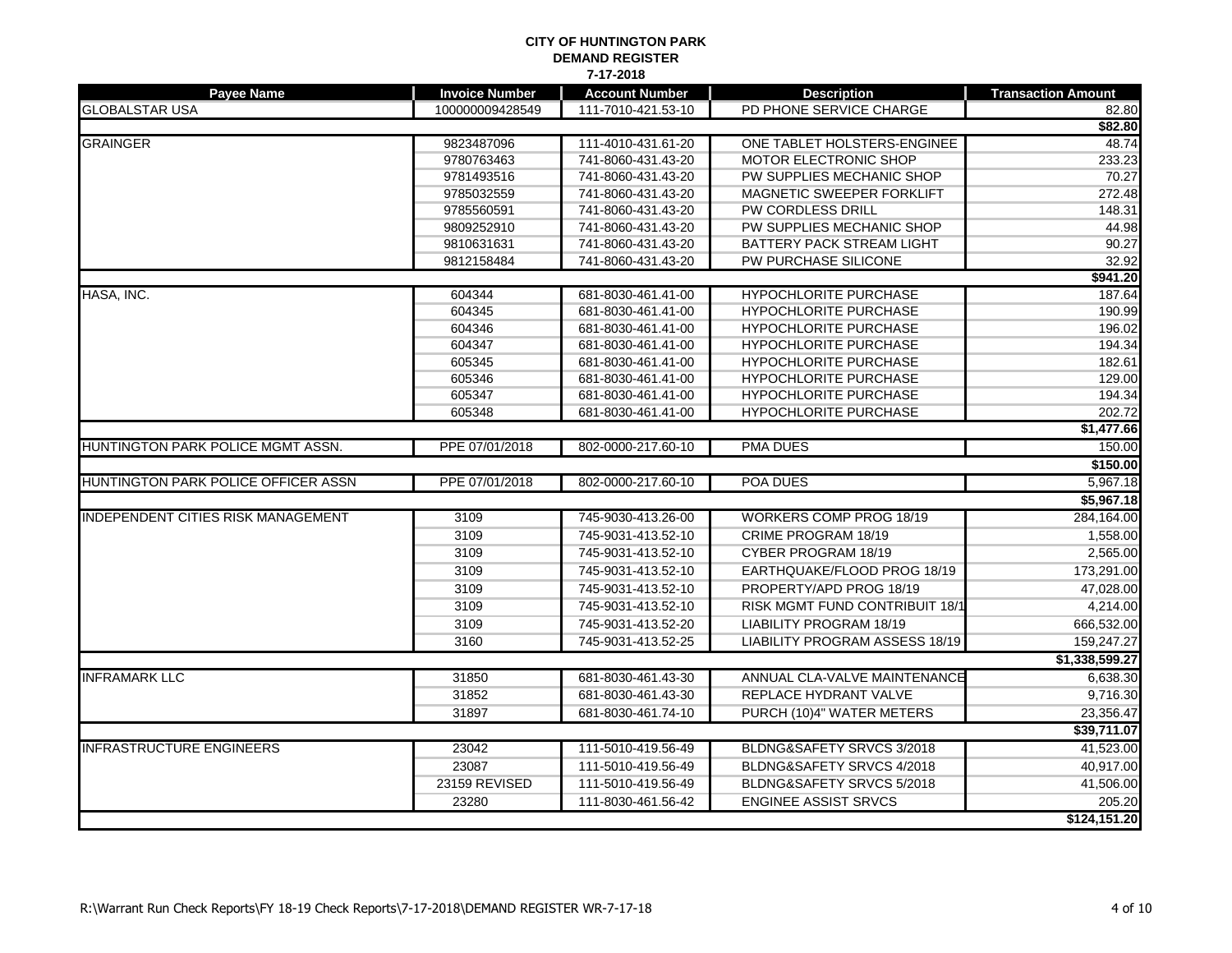|                                   |                       | .  בטוע               |                                  |                           |
|-----------------------------------|-----------------------|-----------------------|----------------------------------|---------------------------|
| Payee Name                        | <b>Invoice Number</b> | <b>Account Number</b> | <b>Description</b>               | <b>Transaction Amount</b> |
| <b>JAX BICYCLE CENTER</b>         | 06/22/2018            | 111-7022-421.61-28    | DEU BIKE SUPPLIES/REPAIRS        | 14.24                     |
|                                   | 2777                  | 111-7022-421.61-28    | DEU BIKE SUPPLIES/REPAIRS        | 162.17                    |
|                                   | 2784                  | 111-7022-421.61-28    | <b>DEU BIKE SUPPLIES/REPAIRS</b> | 72.00                     |
|                                   | 2785                  | 111-7022-421.61-28    | DEU BIKE SUPPLIES/REPAIRS        | 244.89                    |
|                                   | 2796                  | 111-7022-421.61-28    | DEU BIKE SUPPLIES/REPAIRS        | 129.99                    |
|                                   | 2798                  | 111-7022-421.61-28    | DEU BIKE SUPPLIES/REPAIRS        | 129.99                    |
|                                   | 2808                  | 111-7022-421.61-28    | DEU BIKE SUPPLIES/REPAIRS        | 218.97                    |
|                                   | 2809                  | 111-7022-421.61-28    | DEU BIKE SUPPLIES/REPAIRS        | 129.99                    |
|                                   | 2811                  | 111-7022-421.61-28    | DEU BIKE SUPPLIES/REPAIRS        | 150.98                    |
|                                   |                       |                       |                                  | \$1,253.22                |
| JIMENEZ, FERNANDO                 | 22951-22380           | 681-0000-228.70-00    | FINAL BILL REFUND                | 189.09                    |
|                                   |                       |                       |                                  | \$189.09                  |
| JIMENEZ'S BRAKES & ALIGNMENTS INC | 42714                 | 741-8060-431.43-20    | WHEEL ALIGNMENT VEHI 218         | 50.00                     |
|                                   |                       |                       |                                  | \$50.00                   |
| <b>JOHNNY CARRILLO</b>            | 6/25/18-6/29/18       | 111-7010-421.59-20    | MILEAGE REIMBURSEMENT            | 66.27                     |
|                                   | 6/25/18-6/29/18       | 111-7010-421.59-20    | PER DIEM REIMBURSEMENT           | 213.00                    |
|                                   |                       |                       |                                  | \$279.27                  |
| JOHNSTONE SUPPLY                  | 5021384               | 111-8023-451.43-10    | REPLACE REFRIGE HANDLE           | 78.84                     |
|                                   |                       |                       |                                  | \$78.84                   |
| JUAN GRAVES                       | 08/22/2017            | 111-6030-451.33-90    | YOUTH SPORTS REF. SRVC           | 120.00                    |
|                                   |                       |                       |                                  | \$120.00                  |
| JUAN LOZANO                       | 06/27/2018            | 746-0218-413.35-10    | <b>TUITION REIMBURSEMENT</b>     | 1,500.00                  |
|                                   |                       |                       |                                  | \$1,500.00                |
| <b>JUAN RUBIO</b>                 | 67281/68983           | 111-0000-228.20-00    | <b>DEPOSIT REFUND</b>            | 500.00                    |
|                                   |                       |                       |                                  | \$500.00                  |
| KEYSTONE UNIFORM DEPOT            | 700015486             | 111-7022-421.74-10    | PD EMPLOYEE UNIFORMS             | 88.18                     |
|                                   | 700015522             | 111-7022-421.74-10    | PD EMPLOYEE UNIFORMS             | 926.09                    |
|                                   | 700015523             | 111-7022-421.74-10    | PD EMPLOYEE UNIFORMS             | 926.09                    |
|                                   | 700015555             | 111-7022-421.74-10    | PD EMPLOYEE UNIFORMS             | 187.37                    |
|                                   |                       |                       |                                  | \$2,127.73                |
| LAN WAN ENTERPRISE, INC           | 61181                 | 229-7010-421.74-10    | PD DIPACTH COMPUTERS             | 8,847.38                  |
|                                   | 61182                 | 229-7010-421.74-10    | PD DISPATCH COMPUTERS            | 479.70                    |
|                                   |                       |                       |                                  | \$9,327.08                |
| <b>B JOHNSON HARDWARE CO #1</b>   | 697481                | 111-8010-431.61-21    | WHEEL STOPS PARKING LOTS         | 52.54                     |
|                                   |                       |                       |                                  | \$52.54                   |
| <b>LEONARD GARCIA</b>             | 0732                  | 111-6020-451.61-35    | SUPPLIES REIMBURSEMENT           | 26.80                     |
|                                   | 093754                | 111-6020-451.61-35    | SUPPLIES REIMBURSEMENT           | 132.79                    |
|                                   | 1111 000021           | 111-6020-451.61-35    | SUPPLIES REIMBURSEMENT           | 4.26                      |
|                                   |                       |                       |                                  | \$163.85                  |
| <b>GP EQUIPMENT RENTALS INC</b>   | 105367                | 111-8010-431.61-21    | <b>CONCRETE SIDEWALK REPAIRS</b> | 294.28                    |
|                                   |                       |                       |                                  | \$294.28                  |
| <b>LIZET NUNEZ</b>                | 21141                 | 111-6020-451.56-41    | PKNG FEE REIMBURSEMENT           | 50.00                     |
|                                   |                       |                       |                                  | \$50.00                   |
|                                   |                       |                       |                                  |                           |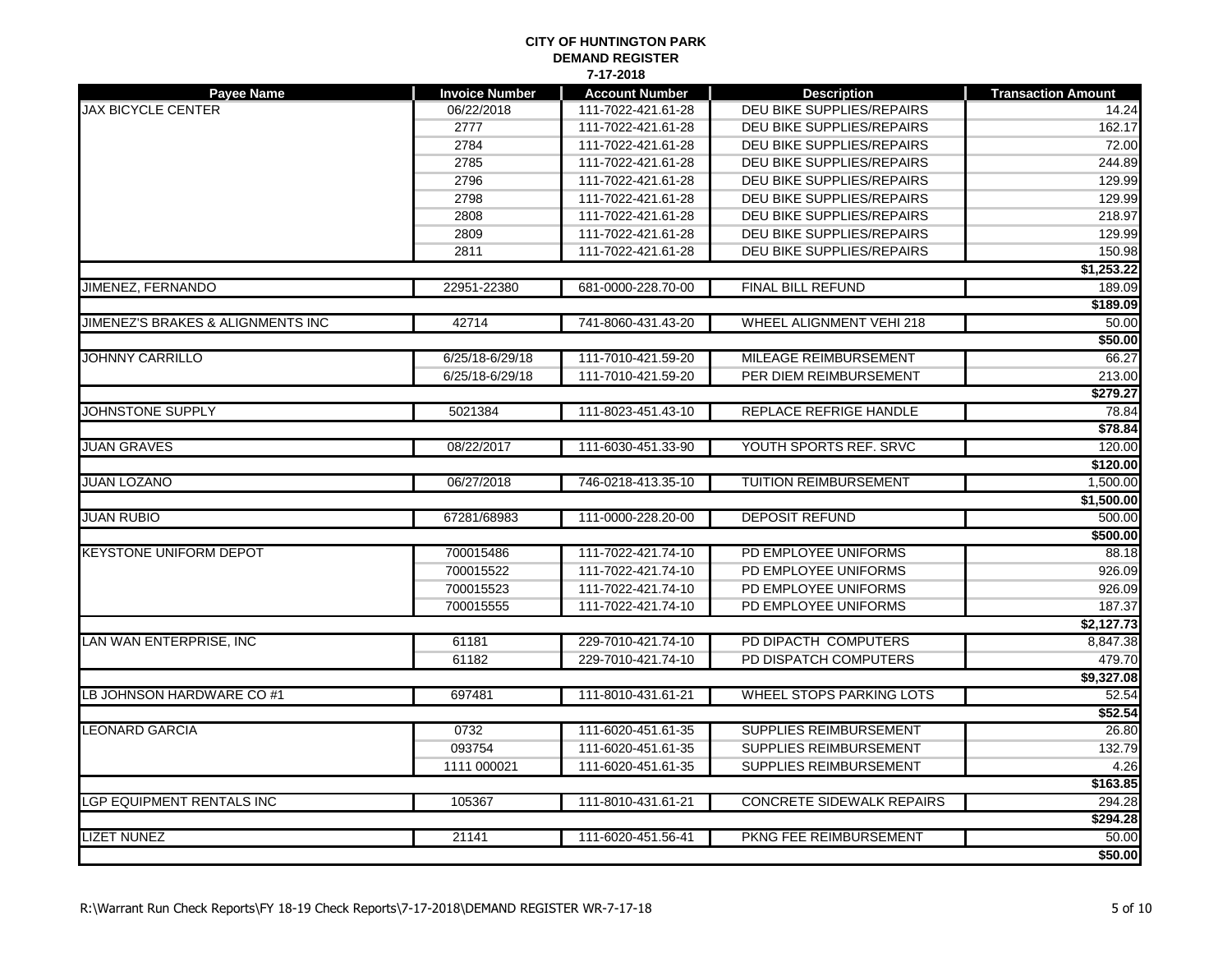| Payee Name                          | <b>Invoice Number</b> | <b>Account Number</b> | <b>Description</b>             | <b>Transaction Amount</b> |
|-------------------------------------|-----------------------|-----------------------|--------------------------------|---------------------------|
| <b>LOGAN SUPPLY COMPANY, INC.</b>   | 94444                 | 221-8012-429.61-20    | <b>GLOVES STREET DIVISION</b>  | 170.18                    |
|                                     |                       |                       |                                | \$170.18                  |
| LONG BEACH BMW                      | 31807                 | 741-8060-431.43-20    | MAINTENANCE SRVC UNIT 776      | 580.01                    |
|                                     |                       |                       |                                | \$580.01                  |
| LORENZO RAMIREZ                     | 67339/68979           | 111-0000-228.20-00    | <b>DEPOSIT REFUND</b>          | 500.00                    |
|                                     |                       |                       |                                | \$500.00                  |
| LOS ANGELES COUNTY POLICE CHIEF ASN | <b>LACPCA CONF</b>    | 111-7010-421.59-15    | PD LACPCA WORKSHOP             | 200.00                    |
|                                     |                       |                       |                                | \$200.00                  |
| LOS ANGELES UNIFIED SCHOOL DISCTRIC | 7/9/18-8/10/18        | 111-6020-451.56-41    | <b>SWIMMING POOL LICENSE</b>   | 25,410.00                 |
|                                     |                       |                       |                                | \$25,410.00               |
| MAINTENANCE SUPERINTENDENTS ASSOCIA | 180623                | 111-8010-431.59-15    | <b>PW-MSA MEMBERSHIP</b>       | 275.00                    |
|                                     | 180623                | 111-8020-431.59-15    | PW- MSA MEMBERSHIP             | 275.00                    |
|                                     |                       |                       |                                | \$550.00                  |
| <b>MARIA VALENCIA</b>               | 06/21/2018            | 219-0250-431.59-15    | MILEAGE REIMBURSEMENT          | 10.46                     |
|                                     |                       |                       |                                | \$10.46                   |
| <b>MARISSA LARIOS</b>               | 6/4/18-6/15/18        | 111-7010-421.59-20    | PD MILEAGE REIMBURSEMENT       | 671.44                    |
|                                     | 6/4/18-6/15/18        | 111-7010-421.59-20    | PER DIEM REIMBURSEMENT         | 150.00                    |
|                                     |                       |                       |                                | \$821.44                  |
| <b>MARK GANDARA</b>                 | 0002                  | 111-6020-451.56-41    | LIVE BAND 4TH OF JULY          | 1,200.00                  |
|                                     |                       |                       |                                | \$1,200.00                |
| MARX BROS FIRE EXTINGUISHER CO INC. | E30500                | 111-8023-451.56-41    | FIRE EXTINGUISHER SRVC         | 67.00                     |
|                                     | S20408                | 111-8023-451.56-41    | FIRE EXTINGUISHER SRVC         | 132.70                    |
|                                     | S20409                | 111-8023-451.56-41    | FIRE EXTINGUISHER SRVC         | 107.52                    |
|                                     | E30517                | 741-8060-431.43-20    | FIRE EXTINGUISHER SRVC         | 239.05                    |
|                                     |                       |                       |                                | \$546.27                  |
| <b>MERAZ, MANUEL</b>                | 23285-14104           | 681-0000-228.70-00    | FINAL BILL REFUND              | 241.93                    |
|                                     | 23287-14042           | 681-0000-228.70-00    | <b>FINAL BILL REFUND</b>       | 690.85                    |
|                                     | 23289-20870           | 681-0000-228.70-00    | FINAL BILL REFUND              | 80.36                     |
|                                     |                       |                       |                                | \$1,013.14                |
| <b>MID CITIES GRANTS LLC</b>        | 009                   | 239-5060-463.56-41    | MAY 2018 ADMIN SRVCS CDBG      | 8,417.50                  |
|                                     | 010                   | 239-5060-463.56-41    | JUNE 2018 ADMIN SRVCS CDBG     | 2,755.00                  |
|                                     | 009                   | 242-5060-463.56-41    | MAY 2018 ADMIN SRVCS HOME      | 2,720.00                  |
|                                     | 009                   | 246-5098-463.56-41    | MAY 2018 ADMIN SRVCS LEAD      | 7,278.75                  |
|                                     | 010                   | 246-5098-463.56-41    | JUNE 2018 ADMIN SRVCS LEAD     | 5,590.00                  |
|                                     |                       |                       |                                | \$26,761.25               |
| <b>MIGUEL LEAL</b>                  | 06/30/2018            | 111-4010-431.15-25    | <b>BOOT ALLOWANCE</b>          | 90.00                     |
|                                     | 06/30/2018            | 111-8020-431.15-25    | <b>BOOT ALLOWANCE</b>          | 90.00                     |
|                                     | 06/30/2108            | 220-8010-431.15-25    | <b>BOOT ALLOWANCE</b>          | 20.00                     |
|                                     |                       |                       |                                | \$200.00                  |
| <b>MOTOPORT USA</b>                 | 146707                | 111-7022-421.61-29    | <b>TRAFFIC ENFORCE UNIFORM</b> | 2,450.73                  |
|                                     |                       |                       |                                | \$2,450.73                |
| NATION WIDE RETIREMENT SOLUTIONS    | PPE 07/01/2018        | 802-0000-217.40-10    | EMPLOYEE DEFERRED COMP         | 15,853.00                 |
|                                     |                       |                       |                                | \$15,853.00               |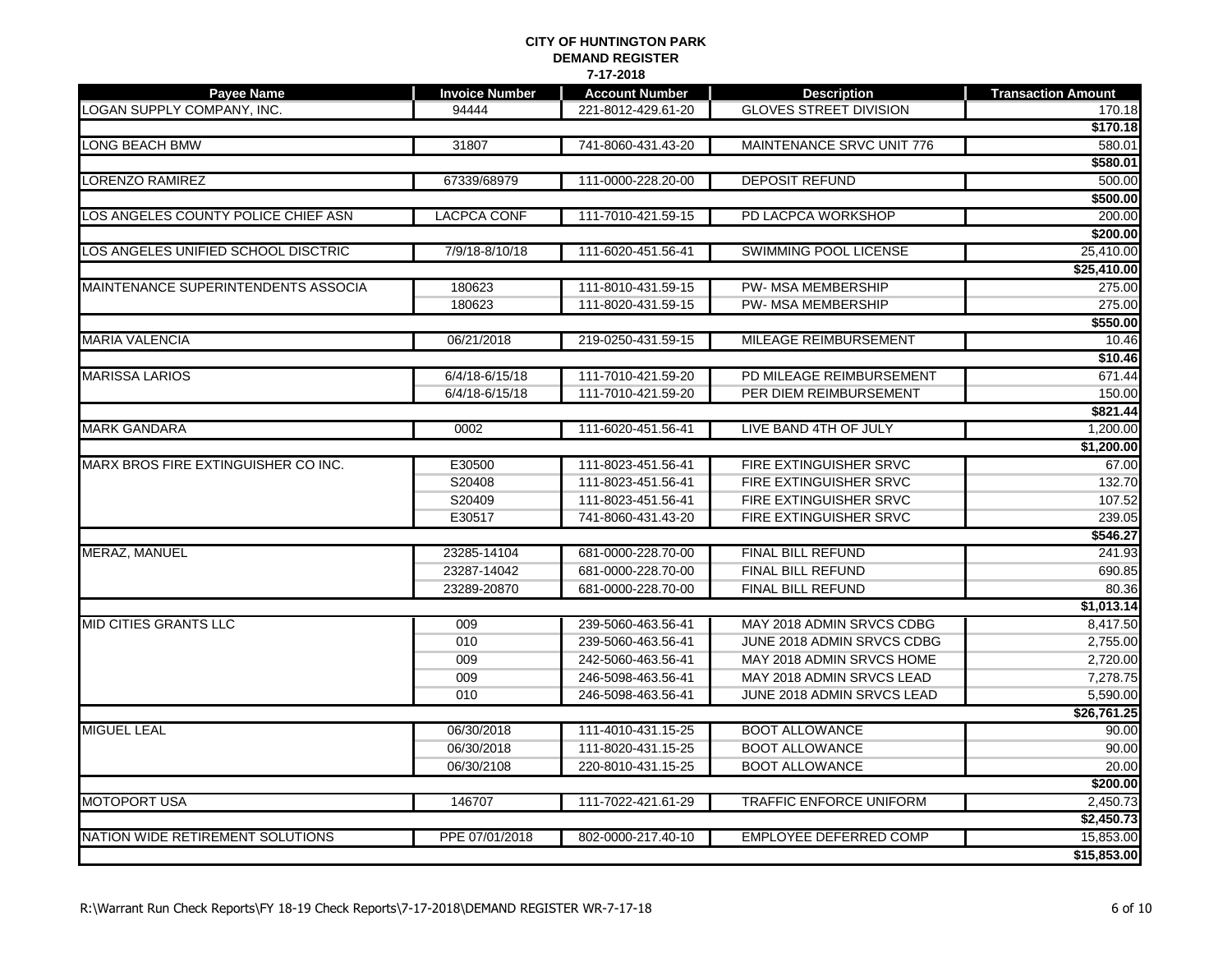| <b>Payee Name</b>                   | <b>Invoice Number</b> | <b>Account Number</b> | <b>Description</b>                  | <b>Transaction Amount</b> |
|-------------------------------------|-----------------------|-----------------------|-------------------------------------|---------------------------|
| NATIONWIDE ENVIRONMENTAL SERVICES   | 29388                 | 111-8030-461.56-42    | CATCH BASIN SRVCS MAY2018           | 15,138.00                 |
|                                     |                       |                       |                                     | \$15,138.00               |
| NEW CHEF FASHION INC.               | 921143                | 111-7022-421.61-24    | PD EMPLOYEE UNIFORMS                | 63.51                     |
|                                     |                       |                       |                                     | \$63.51                   |
| OK PRINTING DESIGN & DIGITAL PRINT  | 878                   | 681-3022-415.61-20    | <b>WATER DOOR HANGERS&amp;FORMS</b> | 633.60                    |
|                                     |                       |                       |                                     | \$633.60                  |
| PATRICIA TAMAYO                     | 66980/68978           | 111-0000-228.20-00    | <b>DEPOSIT REFUND</b>               | 500.00                    |
|                                     |                       |                       |                                     | \$500.00                  |
| <b>PEDRO PEREZ</b>                  | 06042018              | 111-6020-451.56-41    | ICE CREAM FOR 4TH OF JULY           | 1,000.00                  |
|                                     |                       |                       |                                     | \$1,000.00                |
| <b>PRAETORIAN GROUP INC</b>         | 31002 REV.1           | 111-7010-421.59-15    | PD TASER TRAINING 8/27/18           | 975.00                    |
|                                     |                       |                       |                                     | \$975.00                  |
| PRIME STRATEGIES CALIFORNIA, LLC    | 00006                 | 111-9010-419.56-41    | <b>CONSULTING SERVICES MAY18</b>    | 10,000.00                 |
|                                     |                       |                       |                                     | \$10,000.00               |
| PRO FORCE LAW ENFORCEMENT           | 349530                | 225-7120-421.74-10    | PD BULLET PROOF VESTS               | 711.95                    |
|                                     | 349530                | 233-7010-421.74-10    | PD BULLET PROOF VESTS               | 711.95                    |
|                                     |                       |                       |                                     | \$1,423.90                |
| <b>PRUDENTIAL OVERALL SUPPLY</b>    | 52143683              | 111-6020-451.56-41    | P&R MAT CLEANING SRVC6/26           | 129.02                    |
|                                     | 52144636              | 111-7010-421.61-20    | PD MAT CLEANING SRVC6/27            | 20.07                     |
|                                     |                       |                       |                                     | \$149.09                  |
| PSYCHOLOGICAL CONSULTING ASSOC, INC | 523331                | 111-7022-421.56-41    | PRE-EMPLOYMENT EVALUATION           | 400.00                    |
|                                     |                       |                       |                                     | \$400.00                  |
| <b>PVP COMMUNICATIONS</b>           | 123905                | 111-7022-421.74-10    | <b>MOTOR OFFICER EQUIPMENT</b>      | 568.31                    |
|                                     | 123906                | 111-7022-421.74-10    | <b>MOTOR OFFICER EQUIPMENT</b>      | 721.06                    |
|                                     | 123907                | 111-7022-421.74-10    | <b>MOTOR OFFICER EQUIPMENT</b>      | 546.41                    |
|                                     | 124148                | 111-7022-421.74-10    | <b>MOTOR OFFICER EQUIPMENT</b>      | 572.00                    |
|                                     |                       |                       |                                     | \$2,407.78                |
| R & R INDUSTRIES, INC.              | 541676                | 111-0110-411.61-20    | SHIRTS FOR CITY EVENTS              | 290.20                    |
|                                     | 541676                | 111-0210-413.61-20    | SHIRTS FOR CITY EVENTS              | 137.77                    |
|                                     | 541676                | 111-4010-431.61-20    | SHIRTS FOR CITY EVENTS              | 110.68                    |
|                                     | 541676                | 111-8020-431.61-20    | SHIRTS FOR CITY EVENTS              | 138.00                    |
|                                     | 541676                | 681-8030-461.54-00    | SHIRTS FOR CITY EVENTS              | 63.77                     |
| RAMIREZ, OSCAR                      | 22925-6834            | 681-0000-228.70-00    | FINAL BILL REFUND                   | \$740.42<br>60.41         |
|                                     |                       |                       |                                     | \$60.41                   |
| <b>RICARDO REYES</b>                | 6/28/18-6/30/18       | 111-0210-413.59-15    | LODGING REIMBU-LEAGUE CITIES        | 699.53                    |
|                                     | 6/28/18-6/30/18       | 111-0210-413.59-15    | <b>TRANSPORTATION REIMB</b>         | 32.07                     |
|                                     |                       |                       |                                     | \$731.60                  |
| SANTA FE BUILDING MAINTENANCE       | 16817                 | 111-8020-431.56-41    | <b>JANITORIAL SRVCS MARCH18</b>     | 1,018.23                  |
|                                     | 16817                 | 111-8022-419.56-41    | <b>JANITORIAL SRVCS MARCH18</b>     | 3,719.21                  |
|                                     | 16817                 | 111-8023-451.56-41    | <b>JANITORIAL SRVCS MARCH18</b>     | 8,002.73                  |
|                                     | 16817                 | 111-8024-421.56-41    | <b>JANITORIAL SRVCS MARCH18</b>     | 4,983.37                  |
|                                     |                       |                       |                                     | \$17,723.54               |
|                                     |                       |                       |                                     |                           |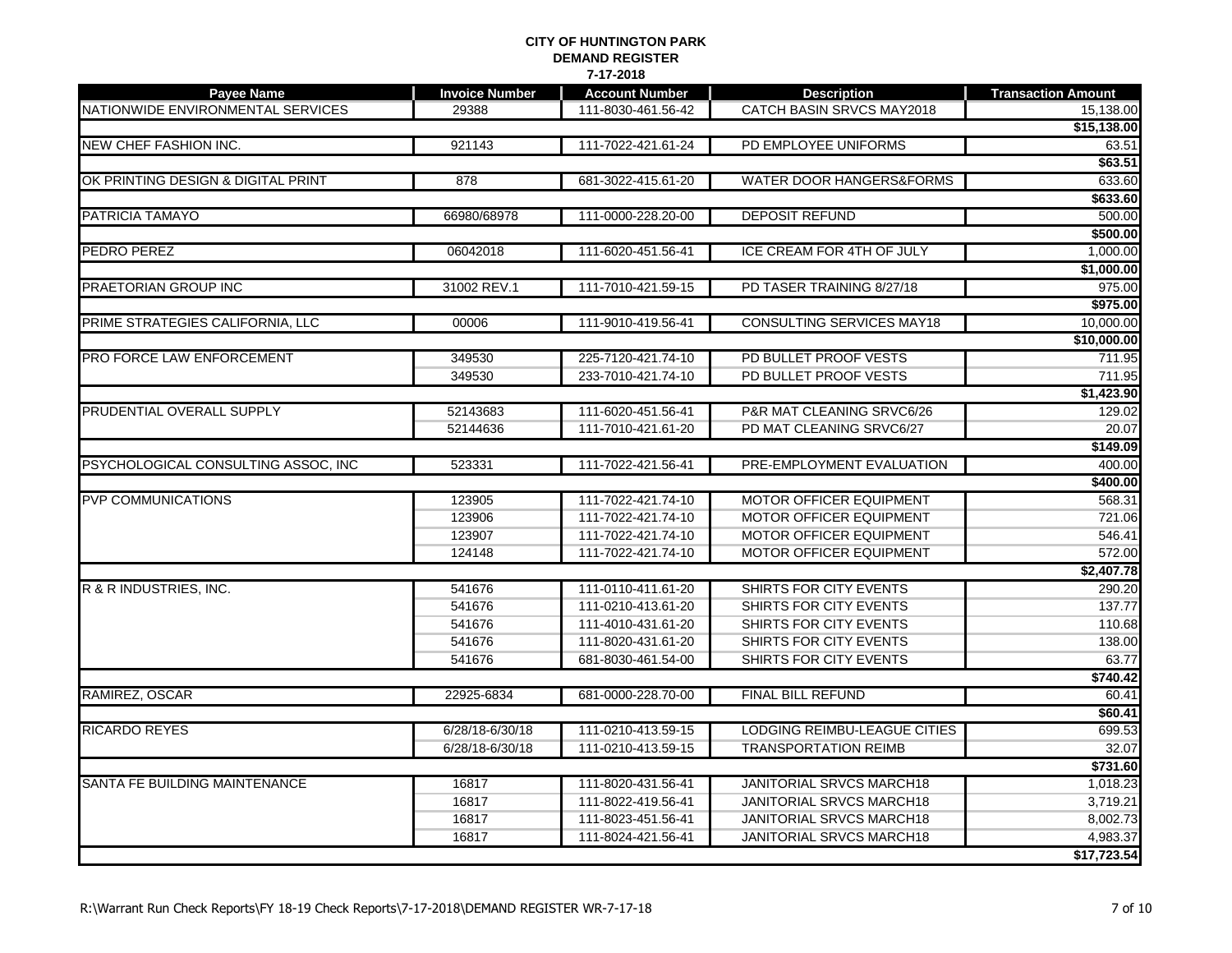| Payee Name                          | <b>Invoice Number</b> | <b>Account Number</b> | <b>Description</b>                   | <b>Transaction Amount</b> |
|-------------------------------------|-----------------------|-----------------------|--------------------------------------|---------------------------|
| <b>SERRATO &amp; ASSOCIATES INC</b> | $3/8/18 - 3/9/18$     | 111-7010-421.59-30    | PD BASIC SEARCH WORKSHOP             | 135.00                    |
|                                     |                       |                       |                                      | \$135.00                  |
| <b>SHELL FLEET PLUS</b>             | 79043758806           | 741-8060-431.62-30    | PD FUEL PURCHASE                     | 678.30                    |
|                                     |                       |                       |                                      | \$678.30                  |
| <b>SMART &amp; FINAL</b>            | 44069                 | 111-7022-421.61-24    | PD MEETING/EVENT SUPPLIES            | 139.26                    |
|                                     | 50238                 | 111-7022-421.61-24    | PD MEETING/EVENT SUPPLIES            | 146.87                    |
|                                     | 56004                 | 111-7022-421.61-24    | PD MEETING/EVENT SUPPLIES            | 57.19                     |
|                                     | 57116                 | 111-7022-421.61-24    | PD MEETING/EVENT SUPPLIES            | 109.27                    |
|                                     | 58511                 | 111-7022-421.61-24    | PD MEETING/EVENT SUPPLIES            | 166.67                    |
|                                     |                       |                       |                                      | \$619.26                  |
| SOURCE ONE OFFICE PRODUCTS, INC.    | WO-36190-1            | 111-3010-415.61-20    | <b>FIN OFFICE SUPPLIES</b>           | 580.34                    |
|                                     |                       |                       |                                      | \$580.34                  |
| SOUTHERN CALIFORNIA EDISON          | 5/22/18-6/21/18       | 111-8024-421.62-10    | <b>VARIOUS ACCOUNTS-COURTHOUS</b>    | 965.51                    |
|                                     | 5/7/18-6/6/18         | 111-8024-421.62-10    | SRVC: PD, 6538-6542 MILES            | 5,454.15                  |
|                                     | 5/7/18-6/6/18         | 221-8014-429.62-10    | <b>VARIOUS LOCATIONS</b>             | 3,030.09                  |
|                                     | 6/5/18-7/5/18         | 231-8010-415.62-10    | <b>VARIOUS SERVICE ACCOUNTS</b>      | 301.68                    |
|                                     | 5/17/18-6/19/18       | 535-8016-431.62-10    | <b>VARIOUS ACCOUNTS</b>              | 1,758.82                  |
|                                     | 5/25/18-6/26/18       | 535-8016-431.62-10    | SERVICE 3220 OLIVE STREET            | 37.44                     |
|                                     | 6/5/18-7/5/18         | 535-8016-431.62-10    | SERVICE 6621 WILSON AVENUE           | 52.12                     |
|                                     | 5/17/18-6/19/18       | 681-8030-461.62-20    | <b>VARIOUS ACCOUNTS</b>              | 8,335.74                  |
|                                     |                       |                       |                                      | \$19,935.55               |
| <b>SPARKLETTS</b>                   | 15142085 062118       | 111-0110-411.66-05    | <b>COUNCIL DRINKING WATER</b>        | 49.98                     |
|                                     | 15142085 062118       | 111-0210-413.61-20    | ADMIN DRINKING WATER                 | 49.98                     |
|                                     | 15142085 062118       | 111-0230-413.61-20    | HR DRINKING WATER                    | 11.83                     |
|                                     | 15142085 062118       | 111-1010-411.61-20    | CITY CLERK DRINKING WATER            | 13.63                     |
|                                     | 15142085 062118       | 111-3010-415.61-20    | <b>FIN DRINKING WATER</b>            | 29.58                     |
|                                     | 15142085 062118       | 111-4010-431.61-20    | PW ENGINEE DRINKING WATER            | 34.17                     |
|                                     | 15142085 062118       | 111-5010-419.61-20    | <b>COMMU DEV DRINKING WATER</b>      | 34.17                     |
|                                     | 15142085 062118       | 111-5055-419.61-20    | <b>CODE ENFORCEMENT WATER</b>        | 34.17                     |
|                                     | 15142085 062118       | 111-6010-451.56-41    | <b>P&amp;R S LAKE DRINKGIN WATER</b> | 45.60                     |
|                                     | 15142085 062118       | 111-8020-431.61-20    | PW ADMIN DRINKING WATER              | 38.47                     |
|                                     | 15142085 062118       | 741-8060-431.43-20    | PW YARD DRINKING WATER               | 7.99                      |
|                                     |                       |                       |                                      | \$349.57                  |
| <b>STANDARD GLASS &amp; MIRROR</b>  | 03/30/2018            | 111-8023-451.43-10    | REPLACE GLASS REC CENTER             | 76.47                     |
|                                     |                       |                       |                                      | \$76.47                   |
| STANDARD INSURANCE COMPANY          | 07/02/2018            | 802-0000-217.50-70    | LIFE INSU PREMIUM JULY 2018          | 1,875.86                  |
|                                     | 07/02/2018            | 802-0000-217.50-70    | JULY 2018 PREMIUM                    | 7,137.61                  |
|                                     |                       |                       |                                      | $\overline{39,013.47}$    |
| SUPERION, LLC                       | 209717                | 111-9010-419.43-15    | FINANCIAL SYSTEMS JULY18             | 11,076.69                 |
|                                     |                       |                       |                                      | \$11,076.69               |
| T2 SYSTEMS CANADA INC.              | INVD0000002164        | 231-8010-415.61-20    | CONNECT FEE 1 QUTR 2018              | 169.94                    |
|                                     | INVSTD000039000       | 231-8010-415.61-20    | <b>SUPPLIES PAY STATIONS</b>         | 6,369.46                  |
|                                     |                       |                       |                                      | \$6,539.40                |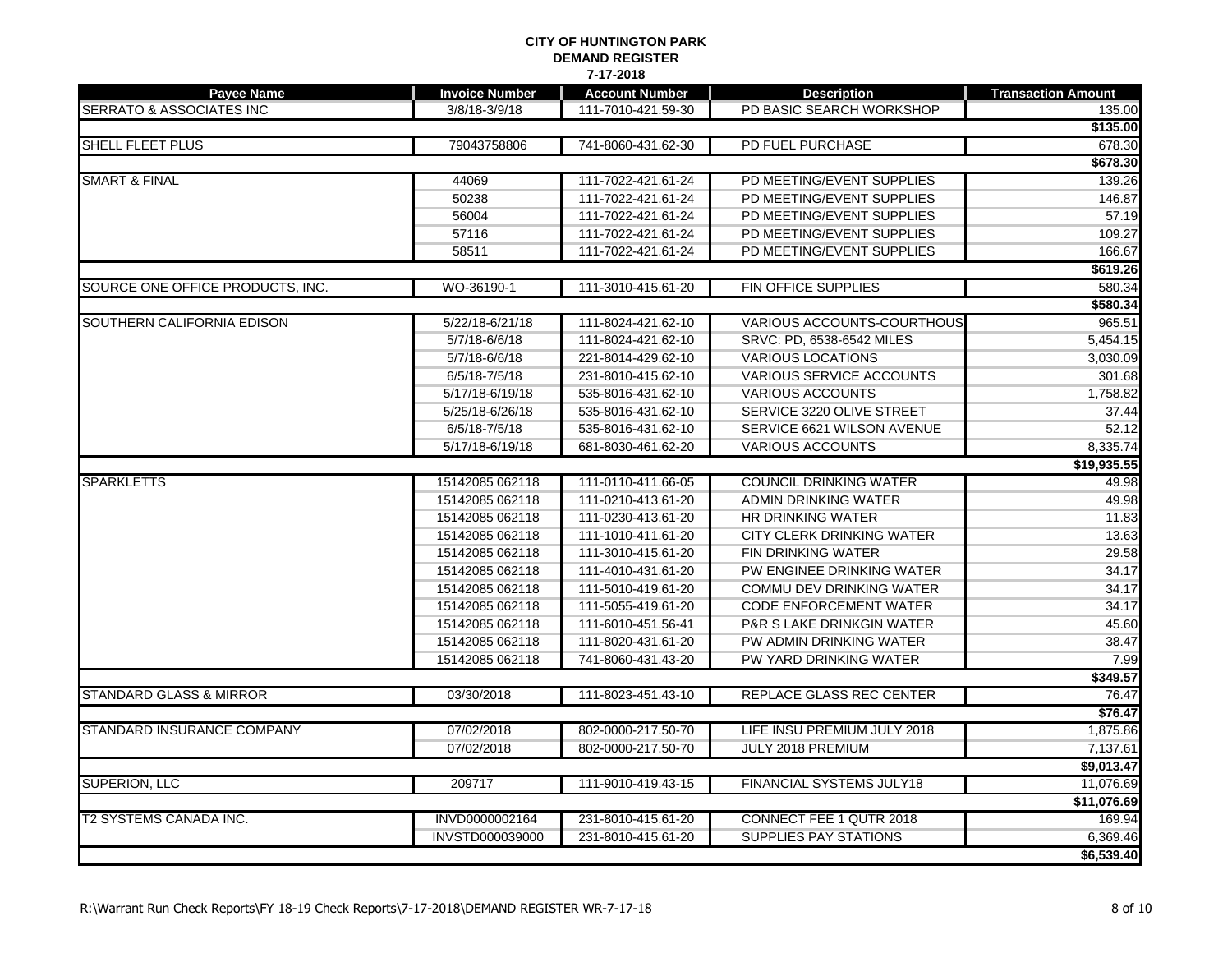| Payee Name                         | <b>Invoice Number</b> | <b>Account Number</b> | <b>Description</b>               | <b>Transaction Amount</b> |
|------------------------------------|-----------------------|-----------------------|----------------------------------|---------------------------|
| THE PIN CENTER                     | 0618135               | 111-0110-411.61-20    | PURCHASE LAPEL PIN BOXES         | 145.00                    |
|                                    |                       |                       |                                  | \$145.00                  |
| THE PUN GROUP, LLP                 | 111464                | 111-9010-419.32-40    | FINAL BILLING AUDIT SRVCS        | 19,990.00                 |
|                                    |                       |                       |                                  | \$19,990.00               |
| THE WALKING MAN INC.               | E 8875                | 288-8058-432.54-00    | <b>ENVIR GUIDE DELIVERY SRVC</b> | 1,795.00                  |
|                                    |                       |                       |                                  | \$1,795.00                |
| <b>TOWN HALL STREAMS</b>           | 9072                  | 111-1010-411.56-41    | <b>COUNCIL ONLINE STREAMING</b>  | 300.00                    |
|                                    |                       |                       |                                  | \$300.00                  |
| TRAINING & CONSULTING TEAM, LLC    | 8/20/18-8/22/18       | 229-7010-421.59-15    | PD TRAINING-S/O FUENTES          | 135.00                    |
|                                    |                       |                       |                                  | \$135.00                  |
| TRI-TECH FORENSICS INC             | 160328                | 111-7022-421.61-24    | PD PURCHASE LATEX GLOVES         | 289.91                    |
|                                    |                       |                       |                                  | \$289.91                  |
| <b>U.S. BANK</b>                   | PPE 07/01/2018        | 802-0000-217.30-20    | <b>EMPLOYEE PARS CONTRIBUTIO</b> | 1,824.19                  |
|                                    | PPE 07/01/2018        | 802-0000-217.30-20    | PT EMPLOYEE PARS CONTRIBU        | 2,516.62                  |
|                                    | PPE 07/01/2018        | 802-0000-218.10-05    | <b>EMPLOYER PARS CONTRIBUTIO</b> | 15,177.30                 |
|                                    |                       |                       |                                  | \$19,518.11               |
| U.S. HEALTH WORKS                  | 3345254-CA            | 111-0230-413.56-41    | PRE-EMPLOYMENT PHYSICAL          | 382.00                    |
|                                    | 3352482-CA            | 111-0230-413.56-41    | PRE-EMPLOYMENT PHYSICAL          | 283.00                    |
|                                    | 3355599-CA            | 111-0230-413.56-41    | PRE-EMPLOYMENT PHYSICALS         | 1,048.00                  |
|                                    |                       |                       |                                  | \$1,713.00                |
| <b>ULINE</b>                       | 98042974              | 111-7040-421.61-33    | PD EVIDENCE SUPPLIES             | 1,423.50                  |
|                                    |                       |                       |                                  | \$1,423.50                |
| <b>USA POOLS LLC</b>               | $\mathbf{1}$          | 111-6020-451.56-41    | POOL MANAGEMENT SERVICES         | 11,937.75                 |
|                                    |                       |                       |                                  | \$11,937.75               |
| <b>VALLEY ALARM</b>                | 827223                | 111-8022-419.56-41    | ALARM SERVICE JUNE 2018          | 665.33                    |
|                                    | 827223                | 111-8023-451.56-41    | ALARM SERVICE JUNE 2018          | 665.33                    |
|                                    |                       |                       |                                  | \$1,330.66                |
| <b>VELADA CONSULTING LLC</b>       | 003                   | 111-0220-411.32-70    | <b>GOV RELATION SRVCS MAY18</b>  | 4,995.00                  |
|                                    |                       |                       |                                  | \$4,995.00                |
| <b>VERIZON WIRELESS</b>            | 9809215198            | 111-0110-411.53-10    | COUNCIL MOBILE 5/17-6/16         | 308.65                    |
|                                    | 9809215198            | 111-0210-413.53-10    | ADMIN MOBILE 5/17-6/16           | 163.47                    |
|                                    | 9809215198            | 111-6010-419.53-10    | P&R DIR MOBILE 5/17-6/16         | 123.86                    |
|                                    | 9809215198            | 111-9010-419.53-10    | FIN MOBILE 5/17-6/16             | 67.73                     |
|                                    |                       |                       |                                  | \$663.71                  |
| VISION SERVICE PLAN-CA             | 06/15/2018            | 802-0000-217.50-30    | VISION PLAN JULY 2018            | 4,099.64                  |
|                                    | 06/15/2018            | 802-0000-217.50-30    | SERVICE PLAN JULY 2018           | 133.56                    |
|                                    |                       |                       |                                  | \$4,233.20                |
| <b>VULCAN MATERIALS COMPANY</b>    | 71814158              | 111-8010-431.61-21    | PURCHASE ASPHALT/EMULSION        | 261.77                    |
|                                    | 71826713              | 111-8010-431.61-21    | PURCHASE ASPHALT/EMULSION        | 465.38                    |
|                                    |                       |                       |                                  | \$727.15                  |
| WALTERS WHOLESALE ELECTRIC COMPANY | S110908650            | 111-8023-451.61-20    | PW MOTOR CONTROLLERS             | 1,359.00                  |
|                                    |                       |                       |                                  | \$1,359.00                |